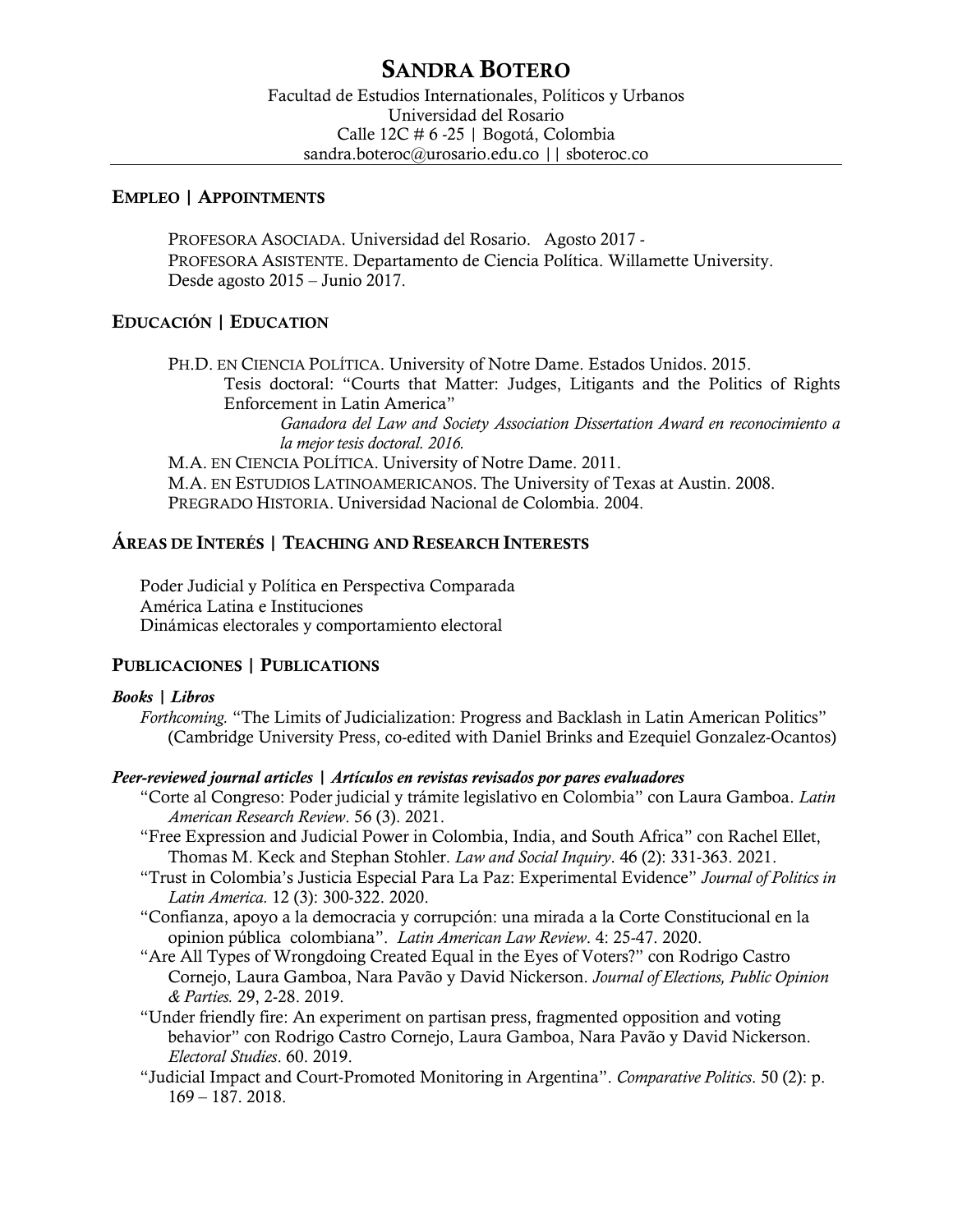- "Agents of neoliberalism? High Courts, Legal Preferences, and Rights in Latin America" In *Latin America Since the Left Turn.* Tulia Falleti and Emilio Parrado (eds.) Philadelphia: University of Pennsylvania Press. 2018.
- "El plebiscito y los desafíos políticos de consolidar la paz negociada en Colombia" *Revista de Ciencia Política*. 37 (2). 2017.
- "Says Who? An Experiment on Allegations of Corruption and Credibility of Sources" Rodrigo Castro Cornejo, Laura Gamboa, Nara Pavao and David Nickerson (co-autores). *Political Research Quarterly*. 68 (3). 2015.
- "Measuring Governance: Implications of Conceptual Choices" con Katherine Bersch. *European Journal of Development Research*. 26: 124-141. 2014.
- "The Social and Institutional Bases of the Rule of Law" con Daniel Brinks. En: *Reflections on Uneven Democracies: The Legacy of Guillermo O'Donnell*, eds. Brinks, Leiras and Mainwaring. Baltimore: Johns Hopkins University Press. p. 214-239. 2014.
- "La reforma constitucional de 1936, el estado y las políticas sociales en Colombia" *Anuario Colombiano de Historia Social y de la Cultura*. 33. 2006.

# MANUSCRITOS EN REVISIÓN Y EN PROCESO |WORK IN PROGRESS

## *En revisión de pares (under peer-review)*

"Conceptualizing and Measuring Legal Cultures: Insights from a survey of Mexican Judges" con Karina Ansolabehere y Ezequiel Gonzalez Ocantos.

## *Proyecto de libro (book project)*

"Judges, Litigants and the Politics of Rights Enforcement in Latin America"

# BECAS Y FONDOS DE INVESTIGACIÓN | FELLOWSHIPS AND GRANTS

- *NSF Subaward Grant.* Fondos de investigación adjudicados como parte del proyecto *"Comparative Free Speech Project"* dirigido por Thomas M. Keck (Investigador Principal, Universidad de Syracuse). National Science Foundation. 2016.
- *NSF Doctoral Dissertation Research Improvement Grant.* Fondos de investigación para financiar investigación doctoral. National Science Foundation. EU. 2012.
- *SSRC Mellon International Dissertation Fellowship*. Social Science Research Council. 2012-2013.

*Kellogg Institute PhD Fellowship*. University of Notre Dame. 2009-2014.

*Teresa Lozano Long Fellowship*. Teresa Lozano Long Institute of Latin American Studies. The University of Texas at Austin. 2006-2007.

# CONFERENCIAS | CONFERENCES

- "Introducing the Colombian Constitutional Court Dataset" (con Ana M. Montoya y Jose Antonio Fortou) Latin American Studies Association Conference. Mayo 2021.
- "Free Expression and Judicial Power in the Global South" (con Rachel Ellett, Thomas Keck and Stephan Stohler). Law and Society Association Meeting. Washington, D.C. May 2019.
- "Corte al Congreso: Poder judicial y trámite legislativo en Colombia" (con Laura Gamboa), Latin American Studies Association Conference. Lima, Perú: Abril 2017 & Barcelona, España: Mayo 2018.
- "Evolving Patterns of Judicial Activism in Brazil and Colombia". (con Rodrigo Nunes) Law and Society Association. New Orleans. Junio 2016.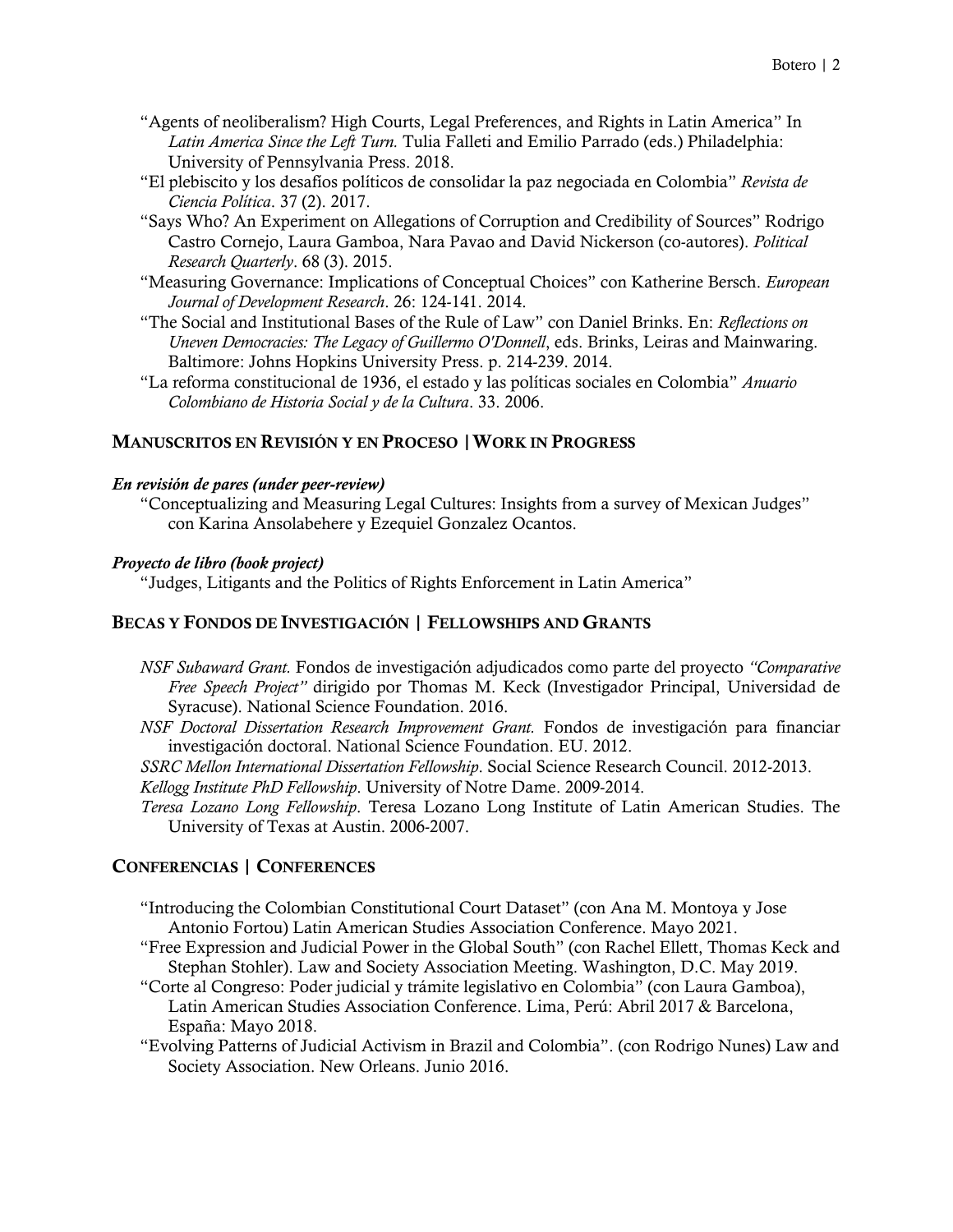- "Conceptualizing and Measuring Legal Cultures: Insights from a Survey of Mexican Judges" (con Karina Ansolabehere y Ezequiel González Ocantos). Latin American Studies Association Conference (LASA). San Juan, Puerto Rico. Mayo 2015.
- "Agents of Neoliberalism? High Courts and Rights in Latin America" Artículo preparado para la conferencia 'Citizens, Constitutions and Democracy in Post-Neoliberal Latin America' University of Pennsylvania. Mayo 8, 2015.
- "Under Friendly Fire: Partisan Press, Political Fragmentation and Candidate Evaluations in Argentina" (con Rodrigo Castro Cornejo, Laura Gamboa, Nara Pavao y David Nickerson). Midwest Political Science Association Conference. Chicago, IL. Abril 2015.
- "High Courts and the Enforcement of Socioeconomic Rights" American Political Science Association. APSA. Washington, D.C. Agosto 2014.
- "Judicial Impact and Court-Promoted Monitoring in Argentina" LASA. Chicago, IL. Junio 2014.
- "Types of Corruption and the Punishment of Corrupt Politicians: Experimental Evidence from Argentina" (Rodrigo Castro Cornejo, Laura Gamboa, Nara Pavao y David Nickerson). Midwest Political Science Association Conference. Chicago, IL. Abril 2014.
- "Cortes Tercas? Altas Cortes y Derechos Socioeconómicos en Colombia y Argentina." Asociación Latinoamericana de Ciencia Política (ALACIP). Bogotá. Septiembre 2013.
- "Ideology and Voting Behavior in Colombia." LASA. Washington, DC. Mayo 2013.
- "Says Who? The Impact of Sources of Corruption Accusations in Colombia" (Rodrigo Castro, Laura Gamboa, Nara Pavao y David Nickerson). Midwest Political Science Association Conference. Chicago, IL. Abril 2013.
- "High Courts and Socioeconomic Rights." Law and Society Association Annual Meeting. Honolulu, HI. Junio 2012.
- "Measuring Governance: A Defense of Disaggregation" (con Katherine Bersch). APSA. Seattle, WA. Septiembre 2011.
- "Inequality and the Rule of Law: Ineffective Rights in Latin American Democracies" (con Daniel Brinks). APSA. Washington, D.C. Septiembre 2010.

# DOCENCIA | TEACHING

PREMIO A LA EXCELENCIA EN DOCENCIA. PROFESORA INNOVADORA. UR. 2020

# CURSOS DICTADOS | COURSES TAUGHT:

*Formación de la nación colombiana.* Universidad del Rosario, pregrado. 2020. 2021 *Sistemas Políticos Comparados.* Universidad del Rosario, pregrado. 2017, 2018, 2019, 2020. 2021

*Seminario de Investigación I.* Universidad del Rosario, maestría. 2017

*Teoría y Práctica de la Democracia.* Universidad del Rosario, pregrado. 2018, 2019

*Latin American Politics*. Willamette University (WU), pregrado. 2016 y 2017.

*Introducción a la Política Comparada*. WU. 2015, 2016 y 2017.

*Courts and Politics in Comparative Perspective*. Seminario avanzado de pregrado. University of Notre Dame 2014; WU 2015, 2016; Universidad del Rosario 2018.

*Thesis Seminar*. Pregrado. WU 2016.

*Seminario Problemas Latinoamericanos*. Universidad Santo Tomás. 2006. *Seminario Narcotráfico y Conflicto Armado*. Universidad Santo Tomás. 2005 y 2006. *Historia Colombiana del Siglo XX*. Universidad Nacional Bogotá. 2005.